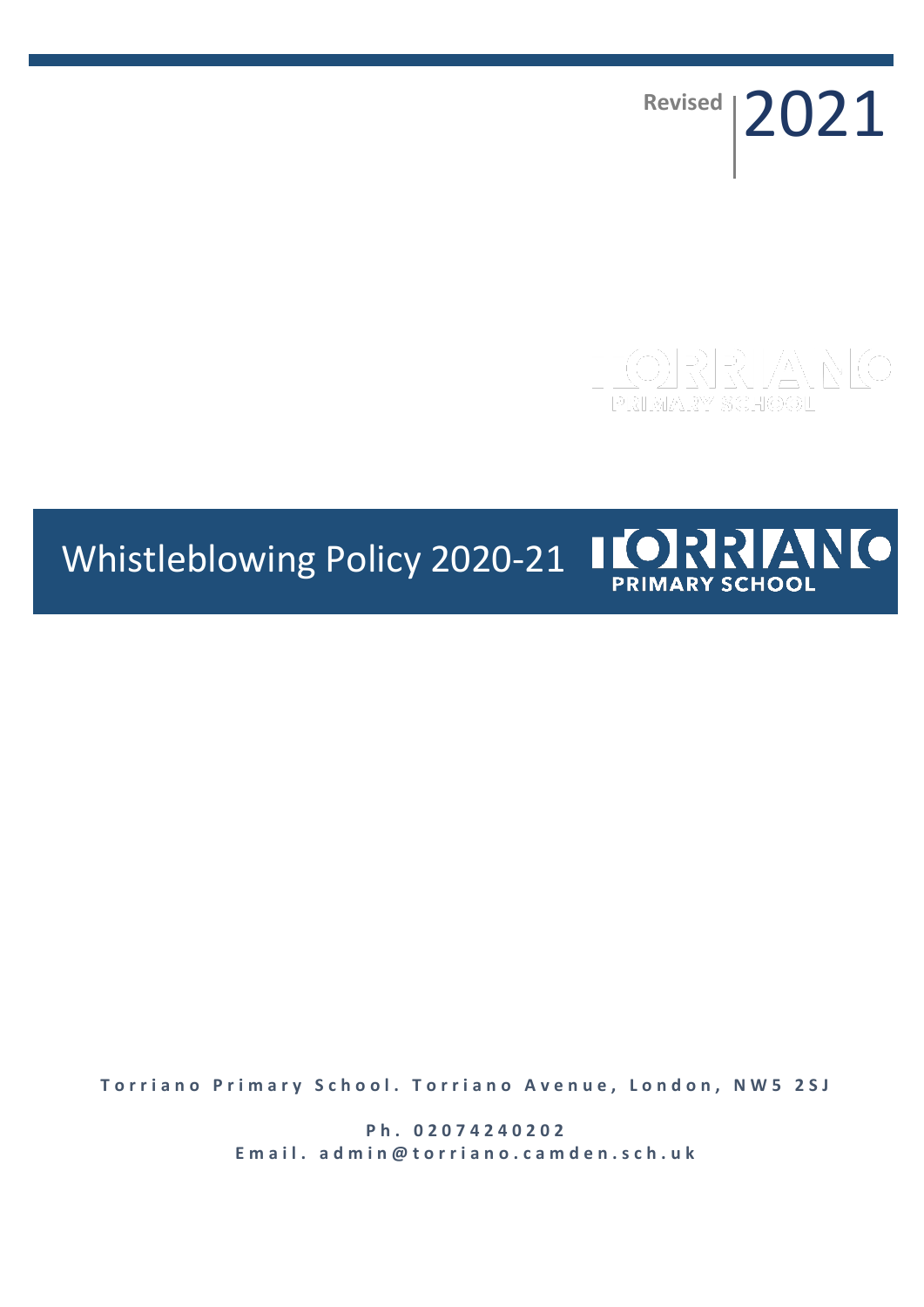# **Annexe Checklist**

Employees will often be the first to see or suspect misconduct, which may be innocent or which may turn out to be a fraud on your organisation, a public danger, or some other serious malpractice. Making sure your employees keep their eyes open and can and do play their part is a key way to promote, display and ensure good practice.

If you successfully involve your employees, it should give a clear message to those who are tempted that they won't get away with it., and everyone else will soon see that you are serious about tackling all forms of serious malpractice and abuse.

A culture of openness where people feel free to raise their concerns and that they will be dealt with seriously is one that best prevents unacceptable behaviour.

#### *Setting the context*

- *1.* Involve your employees, listen to their sense of right and wrong. Explain what fraud on the organisation is, its effect on their jobs and the service they provide. Be as clear about the effects of other forms of serious malpractice.
- *2. W*hen you find serious malpractice (whether by employees, contractors or the public), deal with it seriously. Remember you can't expect your employees to practice higher standards than those you apply.
- *3.* Make it clear that the organisation is committed to tackle fraud and abuse, whether the perpetrators are inside or outside.
- *4.* Make it known how seriously you treat the issue. If employees don't know that you will tackle the problem, they won't tell you about it.
- *5.* Employees need to know what practices are unacceptable (e.g. as to hospitality, gifts). They should be encouraged to ask management if something is appropriate before - not after - the event.
- *6.* Get staff unions to back and promote this approach.

#### *Be open to concerns*

- *1.* It is never easy to report a concern, particularly one which may turn out to be fraud or corruption.
- *2.* Try to ensure that management is open to such concerns before they become part of a grievance and do not let management's lack of action itself become a grievance.
- *3.* Make it clear that you will support concerned employees and protect them from reprisals. Do everything you can to respect their confidentiality.
- *4.* Aside from line management, make sure employees have another route to raise a concern within the authority. This should be to the Chief Executive, a non-executive director or senior officer. Tell employees by posters, memos or messages on their pay slips how they can contact that person in confidence. Remind them of relevant external routes if they do not have confidence to raise the concern internally, such as an external auditor, a regulatory body and that they can approach Protect for confidential advice.

#### *Dealing with concerns*

- 1. Remember there are two sides to every story.
- 2. Respect and heed legitimate employee concerns about their own safety or career.
- 3. Emphasise to both management and to staff that victimising employees or deterring them from raising a concern about malpractice is a disciplinary offence.
- 4. Make it clear that abusing this process by raising unfounded allegations maliciously is a disciplinary matter.
- 5. Offer to report back to the concerned employee about the outcome of the investigation and, where possible, on any action that is proposed.

This checklist has been recommended by the Nolan Committee and the Audit Commission to public bodies.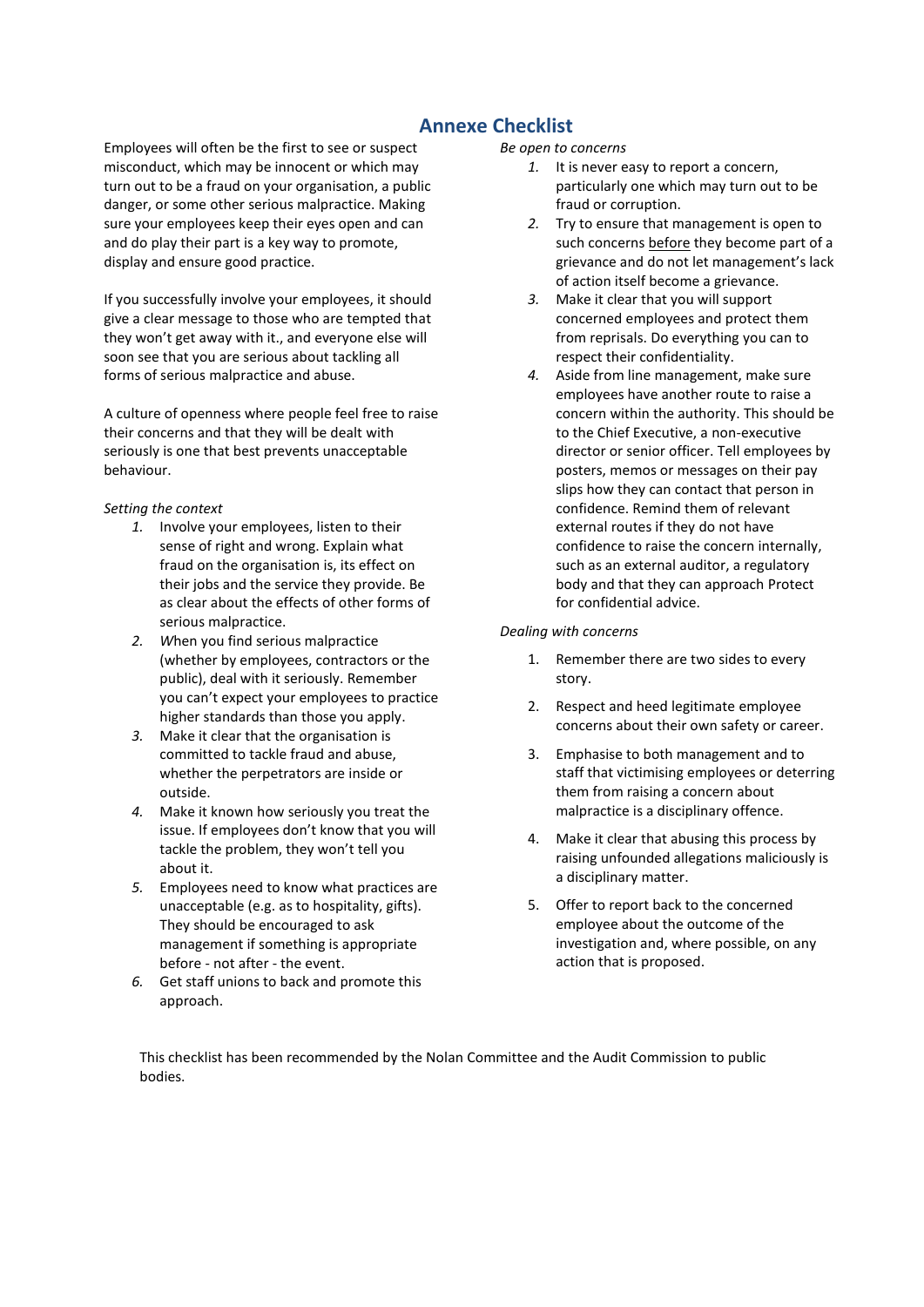# **Torriano Primary School WHISTLEBLOWING POLICY**

The staff and governors of Torriano Primary School seek to run all aspects of school business and activity to the highest standards of conduct and integrity. In the event that members of school staff, parents, governors or the school community at large become aware of activities which give cause for concern, Torriano has established the following whistleblowing policy, or code of practice. This policy acts as a framework to allow concerns to be raised confidentially and provides for a thorough and appropriate investigation of the matter to bring it to a satisfactory conclusion.

Throughout this policy, the term whistleblower denotes the person raising the concern or making the complaint. It is not meant in a pejorative sense and is entirely consistent with the terminology used by Lord Nolan as recommended in the Second Report of the Committee on Standards in Public Life: Local Spending Bodies published in May 1996.

Torriano is committed to tackling fraud and other forms of malpractice, harassment and inappropriate behaviour and treats these issues seriously. Torriano recognises that some concerns may be extremely sensitive and has therefore developed a system which allows for the confidential raising of concerns within the school environment but also has recourse to an external party outside the management structure of the school.

Torriano is committed to creating a climate of trust and openness so that a person who has a genuine concern or suspicion can raise the matter with full confidence that the matter will be appropriately considered and resolved.

The provisions of this policy apply to matters of suspected fraud and impropriety and not matters of more general grievance which would be dealt with under the Torriano Primary School grievance procedures.

# **When might the whistleblowing policy apply?**

The type of activity or behaviour which Torriano Primary School considers should be dealt with under this policy includes:

- manipulation of accounting records and finances
- inappropriate use of school assets or funds
- decision-making for personal gain
- any criminal activity
- abuse of position
- fraud and deceit
- serious breaches of school procedures which may advantage a particular party (for example tampering with tender documentation, failure to register a personal interest)
- Bullying, harassment or safeguarding issues.

# **If in doubt – raise it.**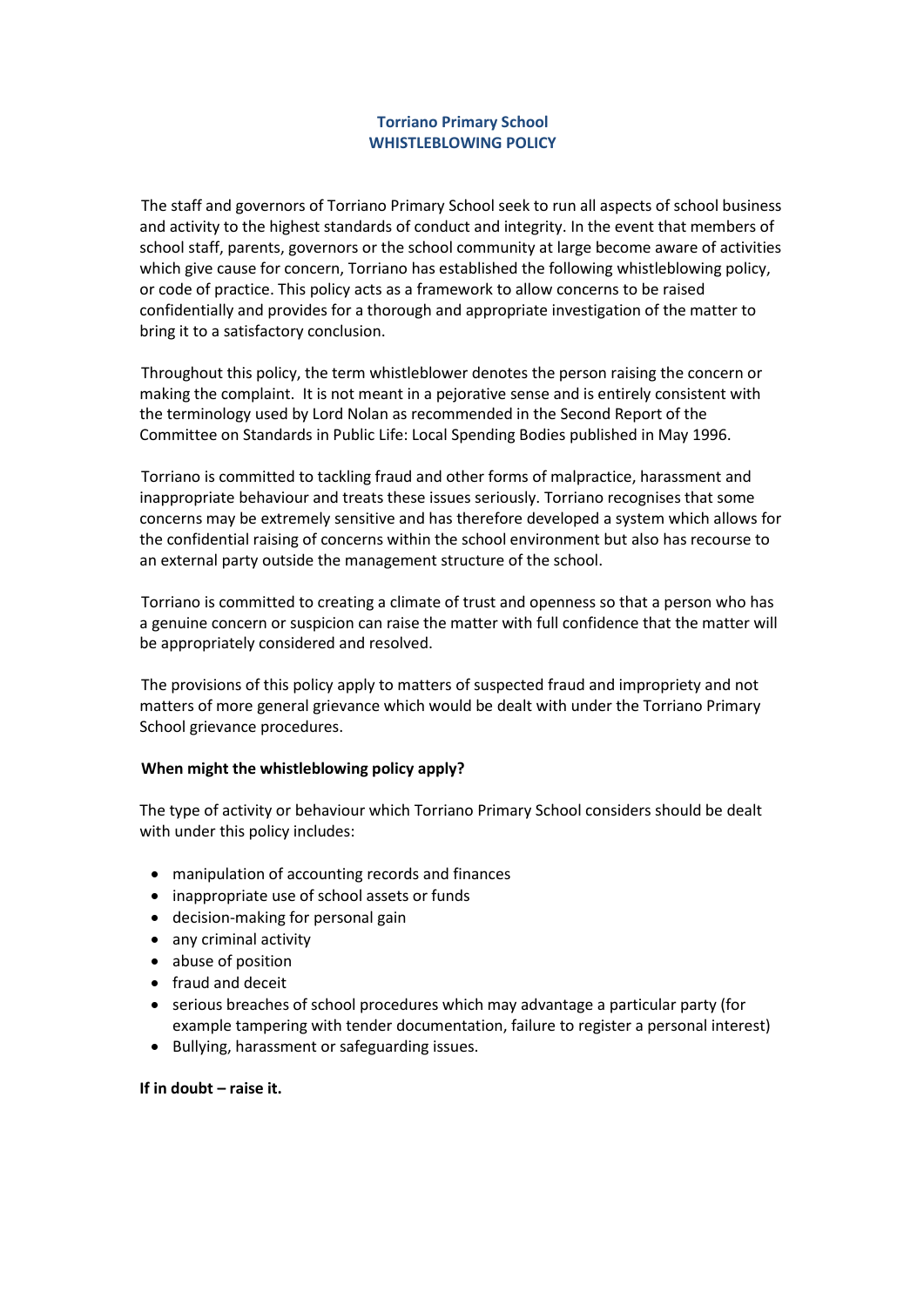#### **What action should the whistleblower take?**

Torriano Primary School encourages the whistleblower to raise the matter internally in the first instance to allow those school staff and governors in positions of responsibility and authority the opportunity to right the wrong and give an explanation for the behaviour or activity.

Torriano Primary School has designated a number of individuals to specifically deal with such matters and the whistleblower is invited to decide which of those individuals would be the most appropriate person to deal with the matter.

#### **Name & Position**

Headteacher – Helen Bruckdorfer Deputy Headteacher - Michelle Rae School Business Manager – Maria Lewis Chair of Governors – Luca Salice

The whistleblower may prefer to raise the matter in person, by telephone or in written form marked private and confidential and addressed to one of the above named individuals. All matters will be treated in strict confidence and anonymity will be respected wherever possible.

Alternatively, if the whistleblower considers the matter too serious or sensitive to raise within the internal environment of the school, the matter should be directed in the first instance to the Local Authority (LA) Chief Internal Auditor.

The LA has its own procedures for dealing with such matters and will ensure every effort to respect the confidentiality of the whistleblower. The LA will ensure relevant officers of the DFE are informed as appropriate.

In addition, information and advice can be obtained from the charity Protect. This charity offers free legal advice in certain circumstances to people concerned about serious malpractice at work. Their literature states that matters are handled in strict confidence and without obligation. Contact details for the charity are as follows:

Protect - Speak Up, Stop Harm The Green House 244-254 Cambridge Heath Road London E2 9DA

Confidential Whistleblowing Advice Line 020 3117 2520

https://protect-advice.org.uk/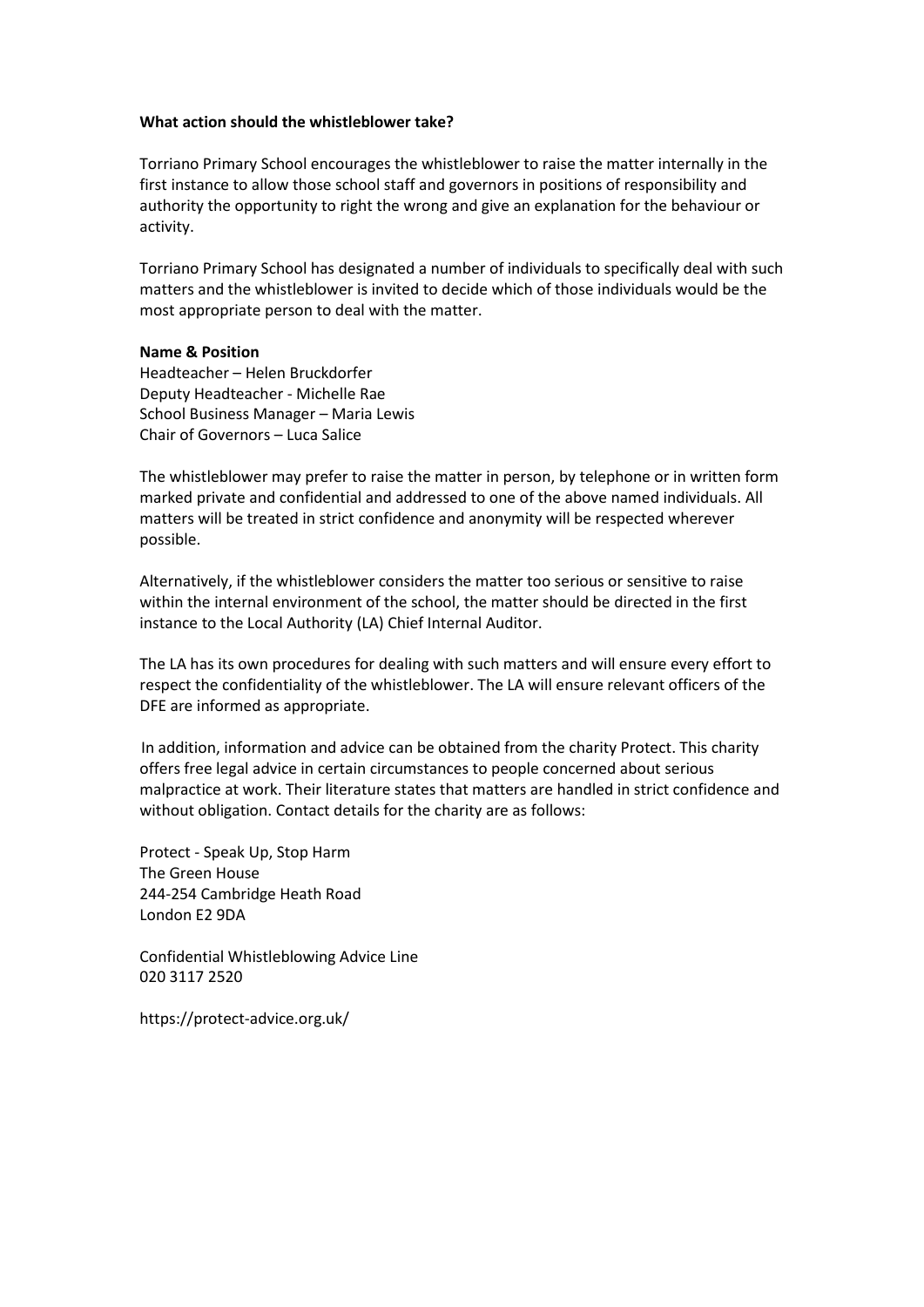#### **How will the matter be progressed?**

We will acknowledge receipt of your concern within two working days. We will assess it and consider what action may be appropriate.

The individual(s) in receipt of the information or allegation (the investigating officer(s)) will carry out a preliminary investigation. This will seek to establish the facts of the matter and assess whether the concern has foundation and can be resolved internally. The initial assessment may identify the need to involve third parties to provide further information, advice or assistance, for example involvement of other members of school staff, legal or personnel advisors, the police, DfE or the LA.

We will tell you who is handling the matter, how you can contact them, and what further assistance we may need from you. If you ask, we will write to you summarising your concern and setting out how we propose to handle it and provide a timetable for feedback. If we have misunderstood the concern or there is any information missing, please let us know.

Records will be kept of work undertaken and actions taken throughout the investigation. The investigating officer(s), possibly in conjunction with the governing body, will consider how best to report the findings and what corrective action needs to be taken. This may include some form of disciplinary action or third party referral such as the police.

When you raise the concern it would be helpful to know how you think the matter might best be resolved. If you have any personal interest in the matter, we do ask that you tell us at the outset. If we think your concern falls more properly within our grievance, bullying and harassment of other relevant procedure, we will let you know.

Wherever possible, we will give the whistleblower feedback on the outcome of any investigation. Please note, however, that we may not be able to tell you all about the precise actions we take where this would infringe a duty of confidence we owe to another person. Depending on the nature of the concern or allegation and whether or not it has been substantiated, the matter will be reported to the governing body and the LA.

If the whistleblower is dissatisfied with the conduct of the investigation or resolution of the matter or has genuine concerns that the matter has not been handled appropriately, the concerns should be raised with the investigating officer(s), the governing body and/or directed to the LA.

# **Respecting confidentiality**

Wherever possible Torriano Primary School seeks to respect the confidentiality and anonymity of the whistleblower and will, as far as possible, protect him/her from reprisals. Torriano Primary School will not tolerate any attempt to victimise the whistleblower or attempts to prevent concerns being raised and will consider any necessary disciplinary or corrective action appropriate to the circumstances.